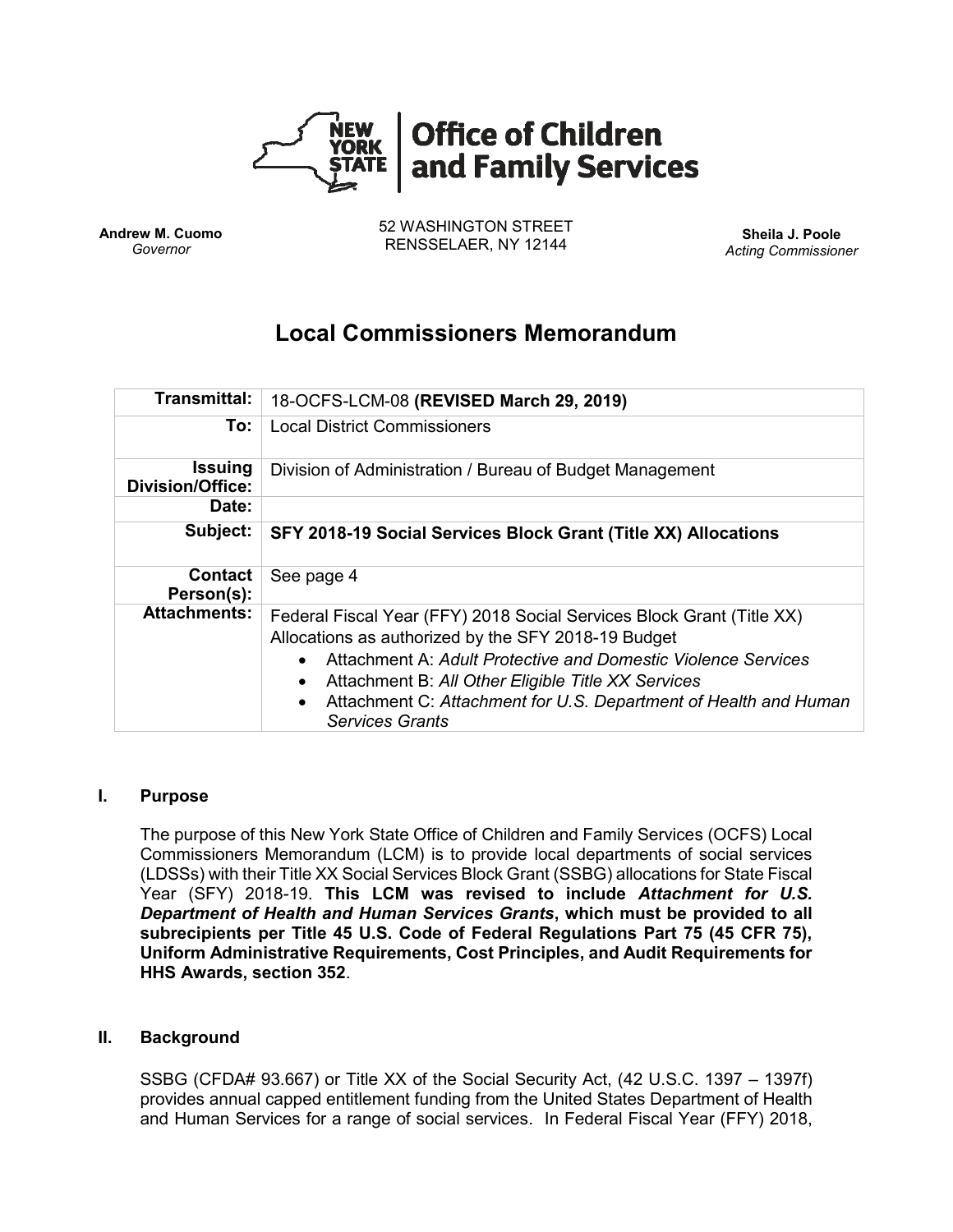New York State is expected to receive \$96,483,275, a net decrease of \$448,651 from the prior year.

Approximately 5 percent of the total New York State allotment or \$4,824,164 is allocated to support training activities for LDSSs and OCFS staff. The remaining amount of \$91,659,111 is allocated to LDSSs. Chapter 53 of the Laws of 2018 directs that \$66,000,000 will continue to be provided for the reimbursement of LDSS expenditures for adult protective services (APS) and domestic violence (DV) services, and the remaining funding of \$25,659,111 will be available to reimburse other eligible Title XX services expenditures. The funds are available to reimburse for eligible expenditures made from October 1, 2017, through September 30, 2018, and must be final accepted in the Automated Claiming System (ACS) by March 31, 2019.

#### **III. Other Related 2018-19 Budget Actions**

The SFY 2018-19 Enacted Budget continues to appropriate \$964 million of Temporary Assistance for Needy Families (TANF) funding for the Flexible Fund for Family Services (FFFS). Under the FFFS, child welfare services may be funded for families that meet the TANF-Emergency Assistance to Families (EAF) eligibility criteria and/or for families with incomes up to 200 percent of the federal poverty level. LDSSs also have the option to transfer a portion of their FFFS allocation to the Title XX SSBG. Federal law requires that any FFFS funding transferred to the Title XX SSBG must be used for children and their families with incomes below 200 percent of the federal poverty level. Recipients of the Title XX below 200 percent funds also must be either U.S. citizens or qualified aliens as defined by the Personal Responsibility and Work Opportunity Reconciliation Act of 1996.

Among the programs that can be supported with funds transferred to Title XX from an LDSS's FFFS allocation are the TANF Transfer to Title XX below 200 percent for preventive, child protective, aftercare and adoption services, and the TANF transfer to Title XX for otherwise eligible Title XX below 200 percent expenditures. Consistent with federal statute, a statewide total of 30 percent of the state's total TANF funds may be transferred to the Child Care and Development Block Grant (CCDBG) and/or to the Title XX SSBG, with an upward statewide limit of 10 percent for the Title XX transfer. Under Chapter 53 of the Laws of 2018, for SFY 2018-19, an LDSS may transfer up to 32 percent of its FFFS allocation to the amount of TANF funds that may be transferred to the CCDBG and Title XX combined, with up to 25 percent of its FFFS allocation going to Title XX.

With the establishment of FFFS in SFY 2005-06, district-specific child welfare services thresholds were enacted. For SFY 2018-19, the total combined threshold continues to be \$342,322,341. In order for districts to receive state reimbursement for eligible child welfare expenditures, each district must expend FFFS funds for Title XX below 200 percent, TANF-EAF child welfare services, FFFS child welfare direct services for families with income below 200 percent, and administration at a level equal to or greater than that district's portion of the \$342,322,341 statewide child welfare services threshold. If districts do not meet the child welfare threshold through child welfare expenditures under FFFS and FFFS funds transferred to Title XX, they will not receive 62 percent reimbursement for their other child welfare costs, other than community optional preventive services.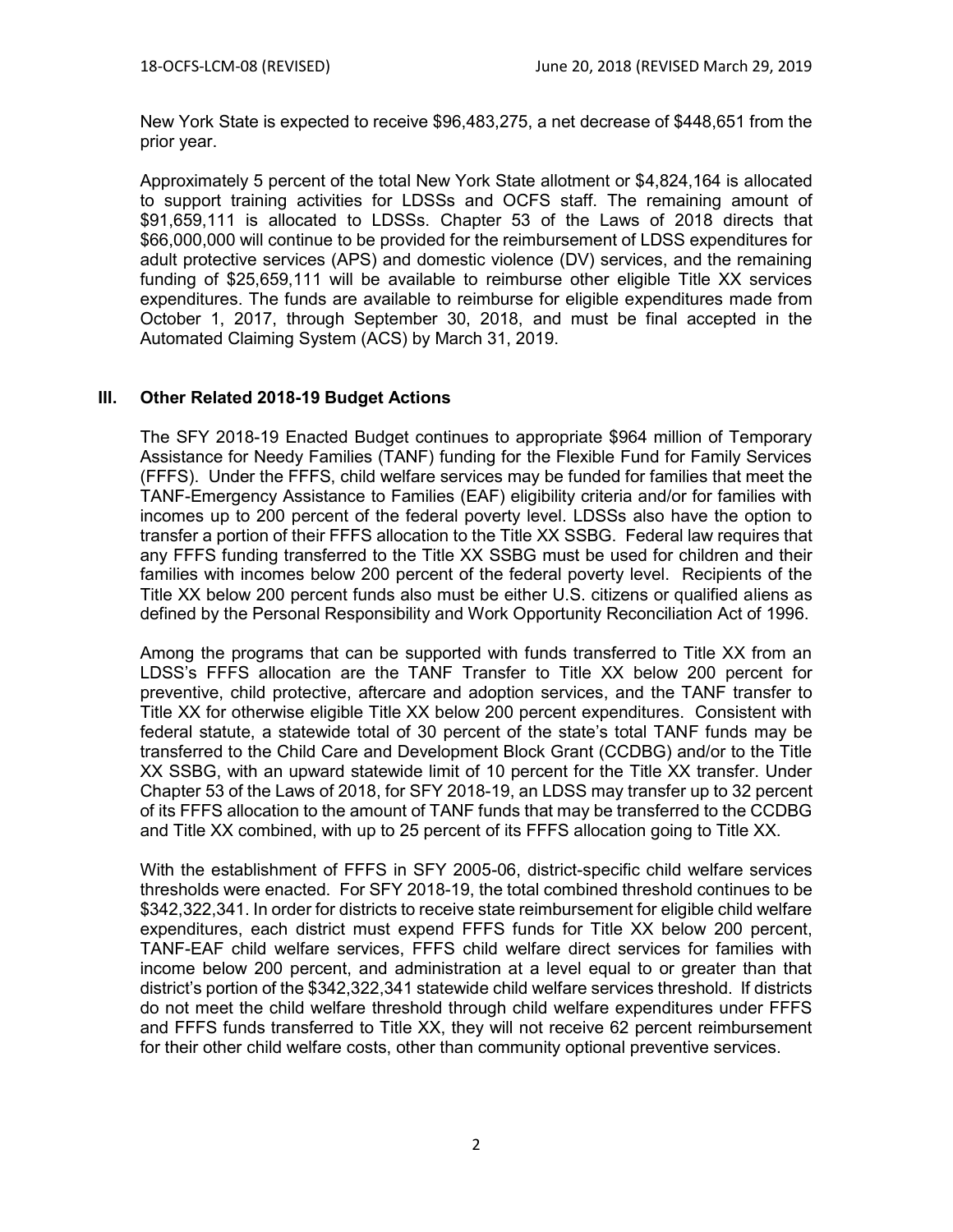### **IV. Title XX Social Services Block Grant Methodology**

The Title XX allocations provide \$66,000,000 for the reimbursement of LDSS expenditures for APS and DV services, and \$25,659,111 for the reimbursement of other eligible Title XX services expenditures for a total of \$91,659,111. The allocation methodology is as follows:

**Adult Protective and Domestic Violence Services (Attachment A):** In accordance with appropriation language, \$66,000,000 is set aside to provide 100 percent reimbursement to LDSSs for eligible Title XX services expenditures for APS and for residential services for victims of DV who are determined to be ineligible for public assistance during the time they are in a residential program for such victims and for nonresidential services for victims of DV (collectively "DV services"), incurred on or after October 1, 2017, through September 30, 2018, and claimed by March 31, 2019, for settlement purposes. Allocation of this funding is based on each LDSS's share of claims for those services, adjusted by the applicable cost allocation methodology and net of any retroactive payments, for the 12-month period ending June 30, 2017, that was submitted on or before January 2, 2018.

If an LDSS does not fully expend its allocation, the funds may be reallocated to other LDSSs with eligible claims that exceed their allocations. Eligible APS and DV services expenditures in excess of the allocation are eligible for state reimbursement at the rate of 98 percent of 50 percent (or 49 percent) after any additional federal reimbursement is applied.

It should be noted that FFFS funds also are available to cover costs eligible for Title XX below 200 percent. An LDSS can elect to transfer a portion of its FFFS funds allocation to Title XX, to fund APS and DV services **for children and their families** with incomes less than 200 percent of the federal poverty income level for the family.

**All Other Eligible Title XX Services (Attachment B):** The remaining funding amount of \$25,659,111 may be used to reimburse other eligible Title XX services expenditures incurred on or after October 1, 2017, through September 30, 2018, and claimed by March 31, 2019, for settlement purposes. The allocation of these funds is based on each LDSS's claims for eligible Title XX services, for the 12-month period ending June 30, 2017, that was submitted on or before January 2, 2018. The allocation methodology for these funds does not consider APS and DV services, as those claims were considered in allocating the \$66,000,000 set aside mentioned above. Although the allocation of these Title XX funds did not include claims for APS and DV services, these funds may be used to reimburse the costs of such services. The allocation methodology considers claims for preventive services, child protective services, aftercare services, and adoption services (including post-adoption services).

If an LDSS does not fully expend its allocation, the funds may be reallocated to other LDSSs with eligible claims that exceed their allocations. Title XX eligible services expenditures, other than APS, DV services and child welfare services, in excess of the allocation are **not** eligible for state reimbursement.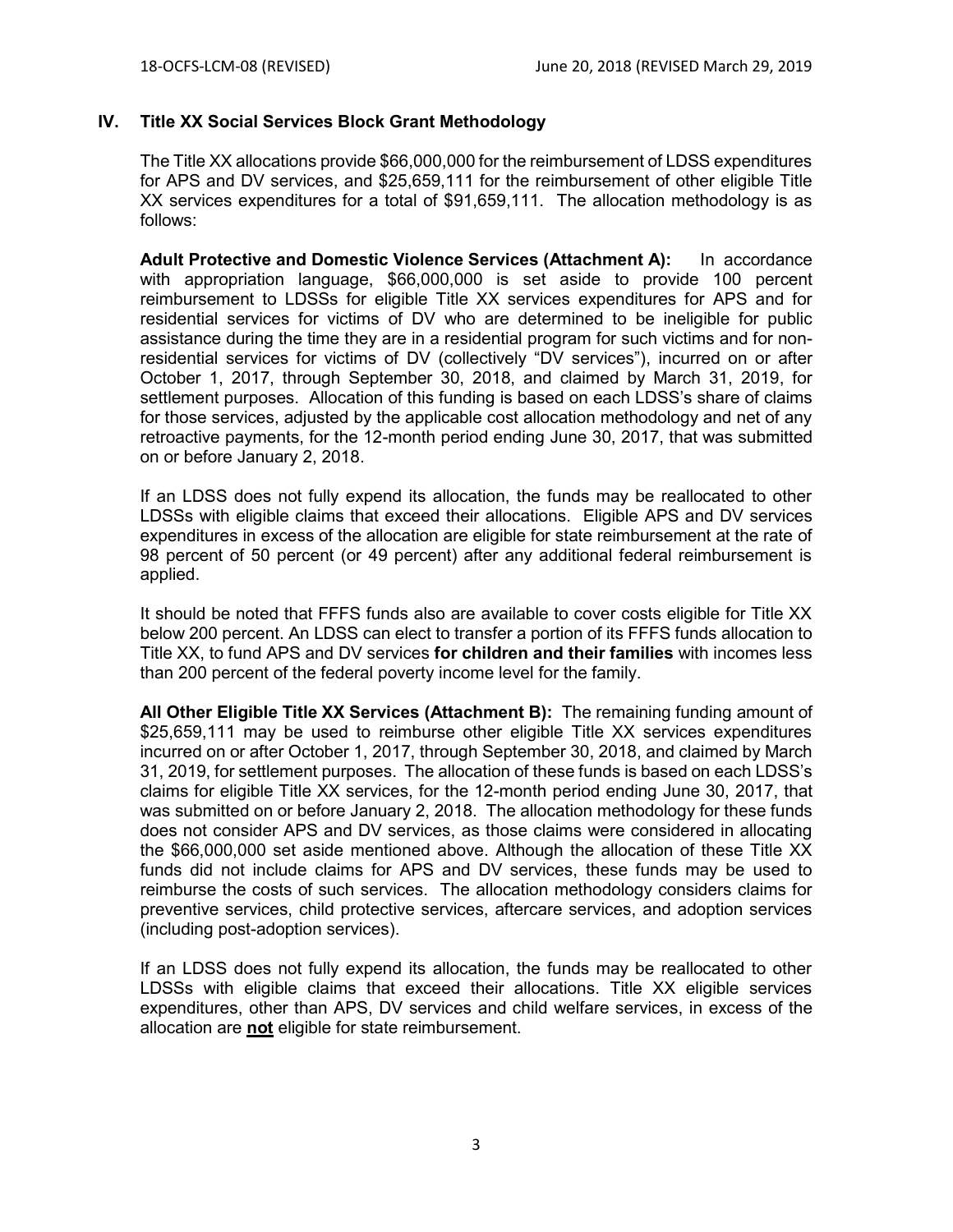#### **V. Claiming**

Expenditures for allocations included in this publication are claimed as follows:

| Title XX | Services for Recipients                 | Schedule G  | LDSS-1372   |
|----------|-----------------------------------------|-------------|-------------|
|          | Administrative Expenditures Schedule D2 |             | LDSS-2347-B |
|          | Training                                | Schedule D6 | LDSS-2347-C |

Instructions for claiming services for recipients can be found in the *Fiscal Reference Manual*, Volume 2, Chapter 3. Instructions for claiming administrative expenditures can be found in the *Fiscal Reference Manual*, Volume 3, Chapter 9. Instructions for claiming training expenditures can be found in the *Fiscal Reference Manual*, Volume 3, Chapter 13. The *Fiscal Reference Manual* is available at [http://otda.ny.gov/resources/fiscal](http://otda.ny.gov/resources/fiscal-reference/)[reference/](http://otda.ny.gov/resources/fiscal-reference/)

#### **VI. Contact Information / Questions**

Questions pertaining to the allocations may be directed to:

Shonna Clinton, Local Operations Manager, Bureau of Budget Management (518) 474-1361 [Shonna.Clinton@ocfs.ny.gov](mailto:Shonna.Clinton@ocfs.ny.gov)

Questions pertaining to the FFFS Plan and Fiscal Claiming may be directed to the Office of Temporary and Disability Assistance:

FFFS Plan:

Norma MacDonald (518) 473-0401 Norma.MacDonald@otda.ny.gov

Fiscal Claiming:

Claiming Questions (Upstate): Dan Stuhlman (518) 474-7549 [Dan.Stuhlman@otda.ny.gov](mailto:Dan.Stuhlman@otda.ny.gov)

Claiming Questions (Downstate): Michael Simon (212) 961-8250 [Michael.Simon@otda.ny.gov](mailto:Michael.Simon@otda.ny.gov)

*/s/ Derek J. Holtzclaw*

**Issued by:** Name: Derek J. Holtzclaw Title: Deputy Commissioner for Administration Division/Office: Administration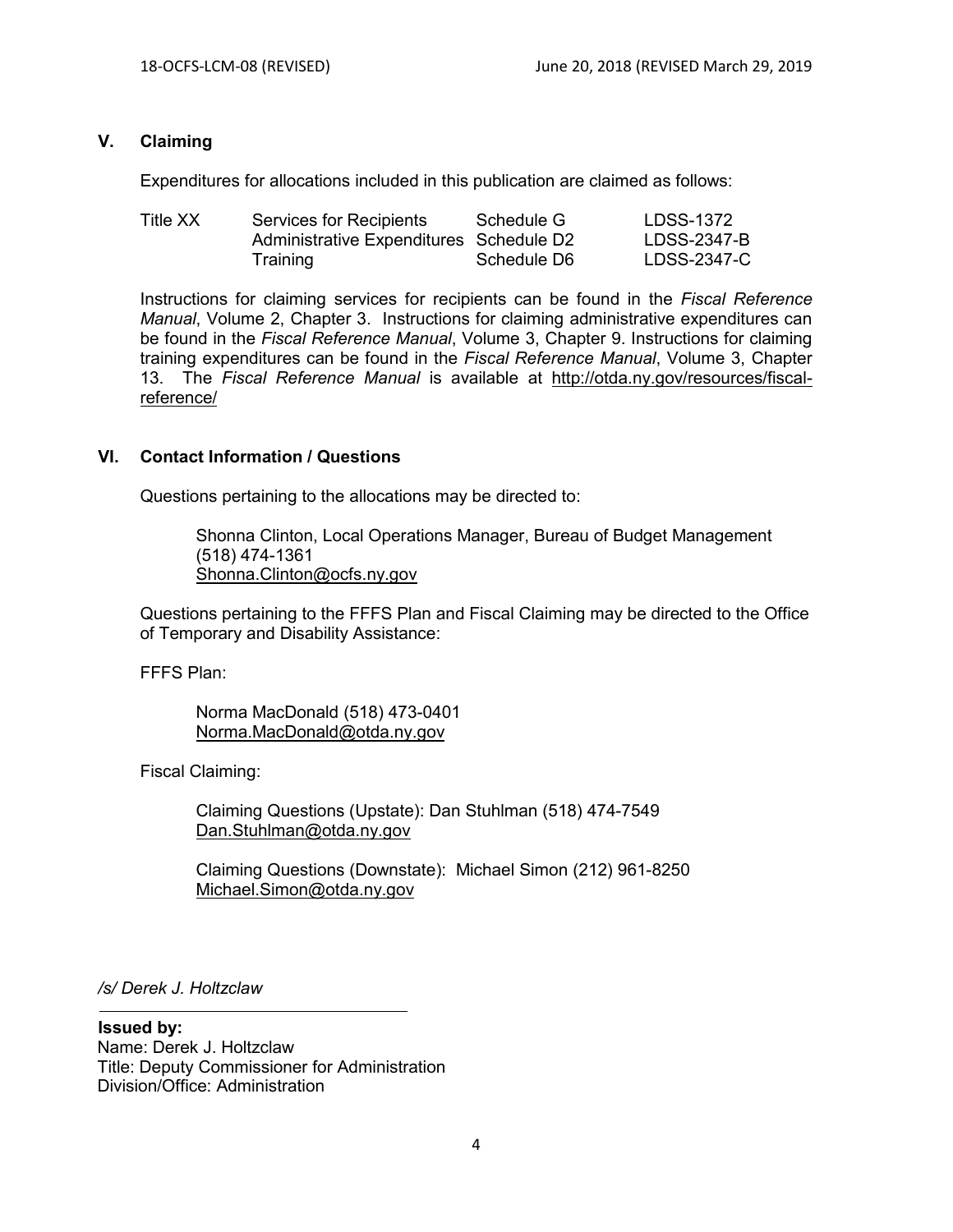#### **Attachment A Title XX FFY 2018 Adult Protective and Domestic Violence Services**

| <b>District</b> | <b>Allocation</b> | <b>District</b>      | <b>Allocation</b> |
|-----------------|-------------------|----------------------|-------------------|
| Albany          | 1,267,625         | Ontario              | 144,381           |
| Allegany        | 73,670            | Orange               | 798,706           |
| <b>Broome</b>   | 337,463           | Orleans              | 53,033            |
| Cattaraugus     | 128,297           | Oswego               | 206,557           |
| Cayuga          | 149,066           | Otsego               | 111,379           |
| Chautauqua      | 197,927           | Putnam               | 104,729           |
| Chemung         | 206,637           | Rensselaer           | 221,657           |
| Chenango        | 97,755            | Rockland             | 668,545           |
| Clinton         | 181,822           | Saratoga             | 163,909           |
| Columbia        | 132,032           | Schenectady          | 334,727           |
| Cortland        | 116,948           | Schoharie            | 76,374            |
| Delaware        | 161,271           | Schuyler             | 38,086            |
| <b>Dutchess</b> | 852,272           | Seneca               | 54,609            |
| Erie            | 1,485,421         | Steuben              | 158,724           |
| <b>Essex</b>    | 94,431            | Saint Lawrence       | 197,756           |
| Franklin        | 82,812            | Suffolk              | 1,948,784         |
| Fulton          | 71,036            | Sullivan             | 168,865           |
| Genesee         | 70,123            | Tioga                | 81,840            |
| Greene          | 88,833            | Tompkins             | 157,034           |
| Hamilton        | 5,242             | <b>Ulster</b>        | 318,214           |
| Herkimer        | 82,625            | Warren               | 81,425            |
| Jefferson       | 202,084           | Washington           | 79,525            |
| Lewis           | 49,149            | Wayne                | 95,713            |
| Livingston      | 136,140           | Westchester          | 2,500,201         |
| Madison         | 148,685           | Wyoming              | 29,844            |
| Monroe          | 882,610           | Yates                | 32,719            |
| Montgomery      | 64,255            |                      |                   |
| Nassau          | 1,342,093         | Upstate              | 18,733,770        |
| Niagara         | 264,931           |                      |                   |
| Oneida          | 293,437           | <b>New York City</b> | 47,266,230        |
| Onondaga        | 639,742           |                      |                   |
|                 |                   | Statewide            | 66,000,000        |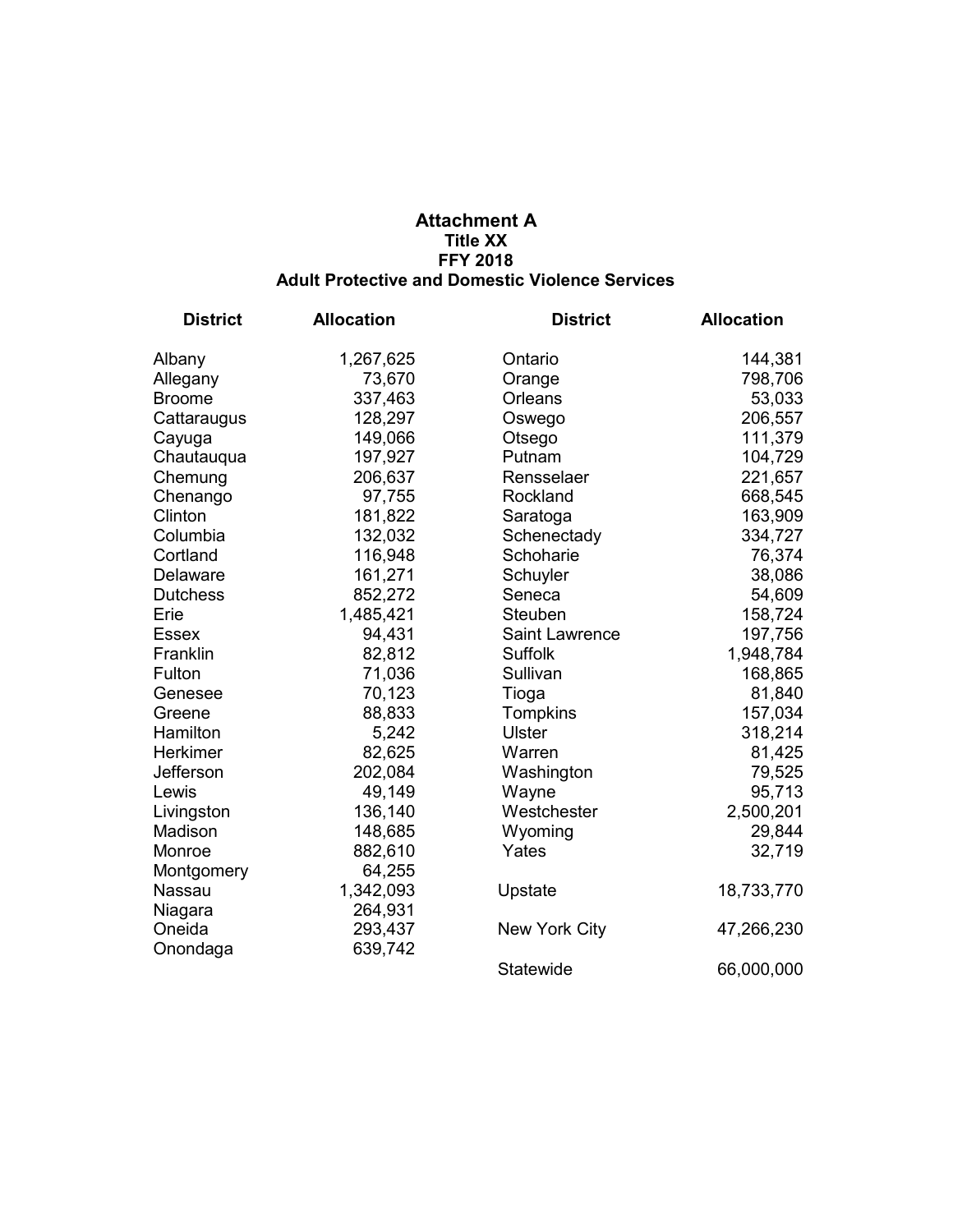## **Attachment B Title XX FFY 2018 All Other Eligible Title XX Services**

| <b>District</b> | <b>Allocation</b> | <b>District</b>      | <b>Allocation</b> |
|-----------------|-------------------|----------------------|-------------------|
| Albany          | 134,790           | Ontario              | 59,540            |
| Allegany        | 37,118            | Orange               | 369,439           |
| <b>Broome</b>   | 129,064           | Orleans              | 18,594            |
| Cattaraugus     | 38,965            | Oswego               | 104,054           |
| Cayuga          | 35,940            | Otsego               | 30,501            |
| Chautauqua      | 57,899            | Putnam               | 59,360            |
| Chemung         | 135,134           | Rensselaer           | 89,002            |
| Chenango        | 23,528            | Rockland             | 162,834           |
| Clinton         | 82,432            | Saratoga             | 61,165            |
| Columbia        | 61,159            | Schenectady          | 249,203           |
| Cortland        | 35,973            | Schoharie            | 62,204            |
| Delaware        | 37,747            | Schuyler             | 17,755            |
| <b>Dutchess</b> | 309,966           | Seneca               | 34,246            |
| Erie            | 636,361           | Steuben              | 86,958            |
| <b>Essex</b>    | 28,382            | Saint Lawrence       | 52,187            |
| Franklin        | 36,687            | <b>Suffolk</b>       | 558,996           |
| Fulton          | 32,219            | Sullivan             | 74,196            |
| Genesee         | 21,603            | Tioga                | 26,524            |
| Greene          | 30,158            | Tompkins             | 54,120            |
| Hamilton        | 2,391             | <b>Ulster</b>        | 120,376           |
| Herkimer        | 26,033            | Warren               | 23,262            |
| Jefferson       | 70,670            | Washington           | 31,555            |
| Lewis           | 15,648            | Wayne                | 59,767            |
| Livingston      | 47,030            | Westchester          | 1,266,163         |
| Madison         | 39,357            | Wyoming              | 10,407            |
| Monroe          | 259,928           | Yates                | 12,924            |
| Montgomery      | 21,968            |                      |                   |
| Nassau          | 631,265           | Upstate              | 7,309,264         |
| Niagara         | 138,876           |                      |                   |
| Oneida          | 124,958           | <b>New York City</b> | 18,349,847        |
| Onondaga        | 330,683           |                      |                   |
|                 |                   | Statewide            | 25,659,111        |